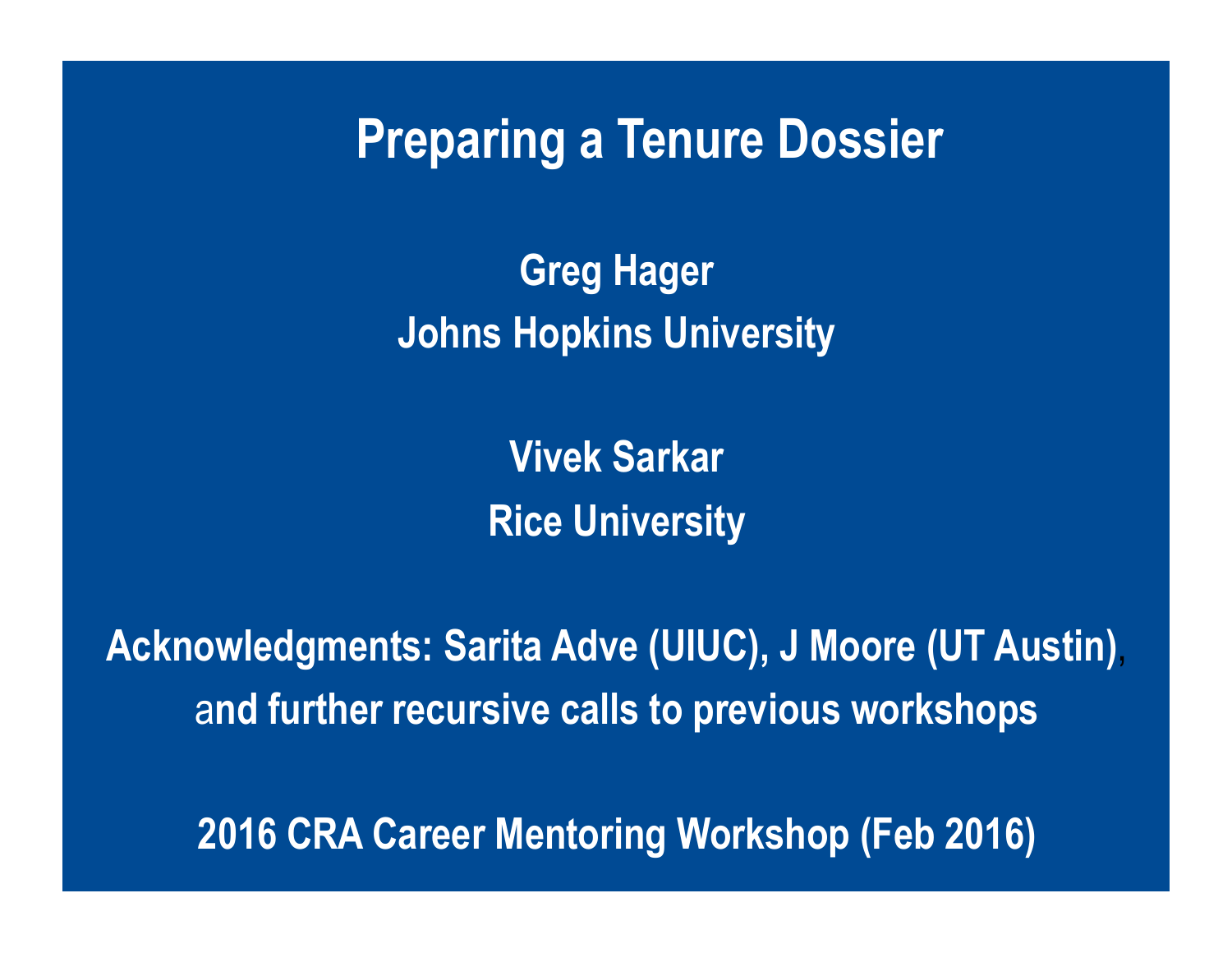### **Background**

- **Greg Hager** 
	- **Research area: vision, robotics, computer-integrated medicine**
	- **PhD from UPenn, 1988**
	- **Assistant/Associate Prof. at Yale from 1991-99**
	- **Full Prof., Johns Hopkins, 2000-present**
	- **Department Chair, 2010-2015**
- **Vivek Sarkar** 
	- **Research area: programming languages, parallel computing**
	- **PhD from Stanford, 1987**
	- **Research Staff Member / Manager / Senior Manager at IBM Watson, 1987-2007**
	- **Full Prof. Rice, 2007-present**
	- **Department Chair, 2013-present**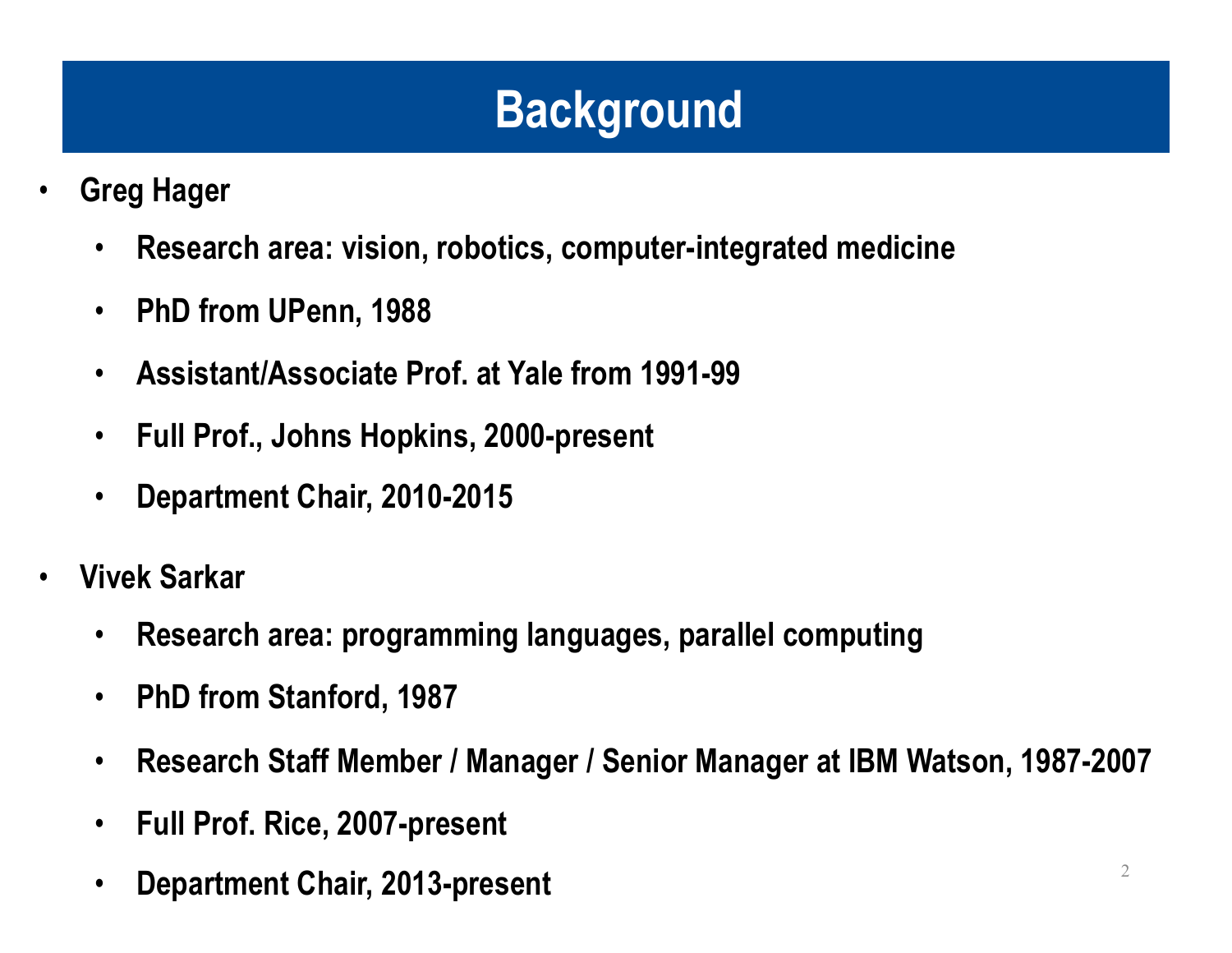### **Perspective**

- **Tenure is not a destination or a goal**
	- ― **Its purpose is not job security, but the freedom that results from it**

**In all lines of academic investigation it is of the utmost importance that the investigator should be absolutely free to follow the indications of truth wherever they may lead. Whatever may be the limitations which trammel inquiry elsewhere we believe the great state University of Wisconsin should ever encourage that continual and fearless sifting and winnowing by which alone the truth can be found. [Wikipedia/UW BOT, 1894]**

- **Orchestrating your life only for the sake of tenure defeats its purpose**
	- − **Most of your career will be post-tenure, but defined by pre-tenure habits**
	- − **Preparing a tenure dossier = Preparing good habits for rest of your career**
- **Almost all in your school will (should) want you to get tenure, use the help**
- **There is life after being denied tenure, or opting out of tenure (and often a pay raise!)**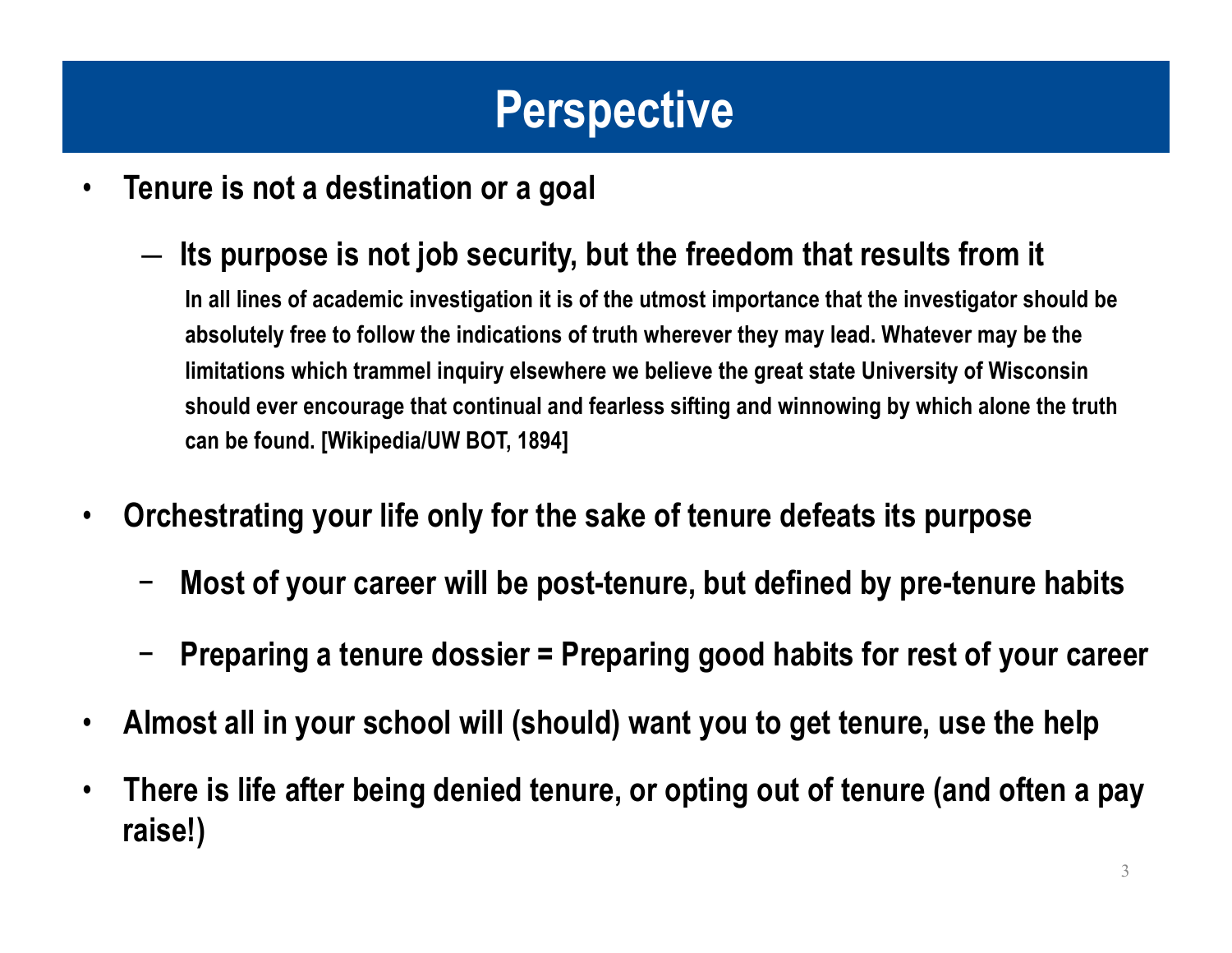### **Top Five Things To Avoid**

- **5. Poor (unhappy) personal life I will work 24/7 until I get tenure**
- **4. Blow off service it is all about research**
- **3. Blow off teaching it is all about research**
- **2. No work w/ students/collaborators, no talks, nobody knows you work 24/7**
- **1. A gazillion publications, but no impact**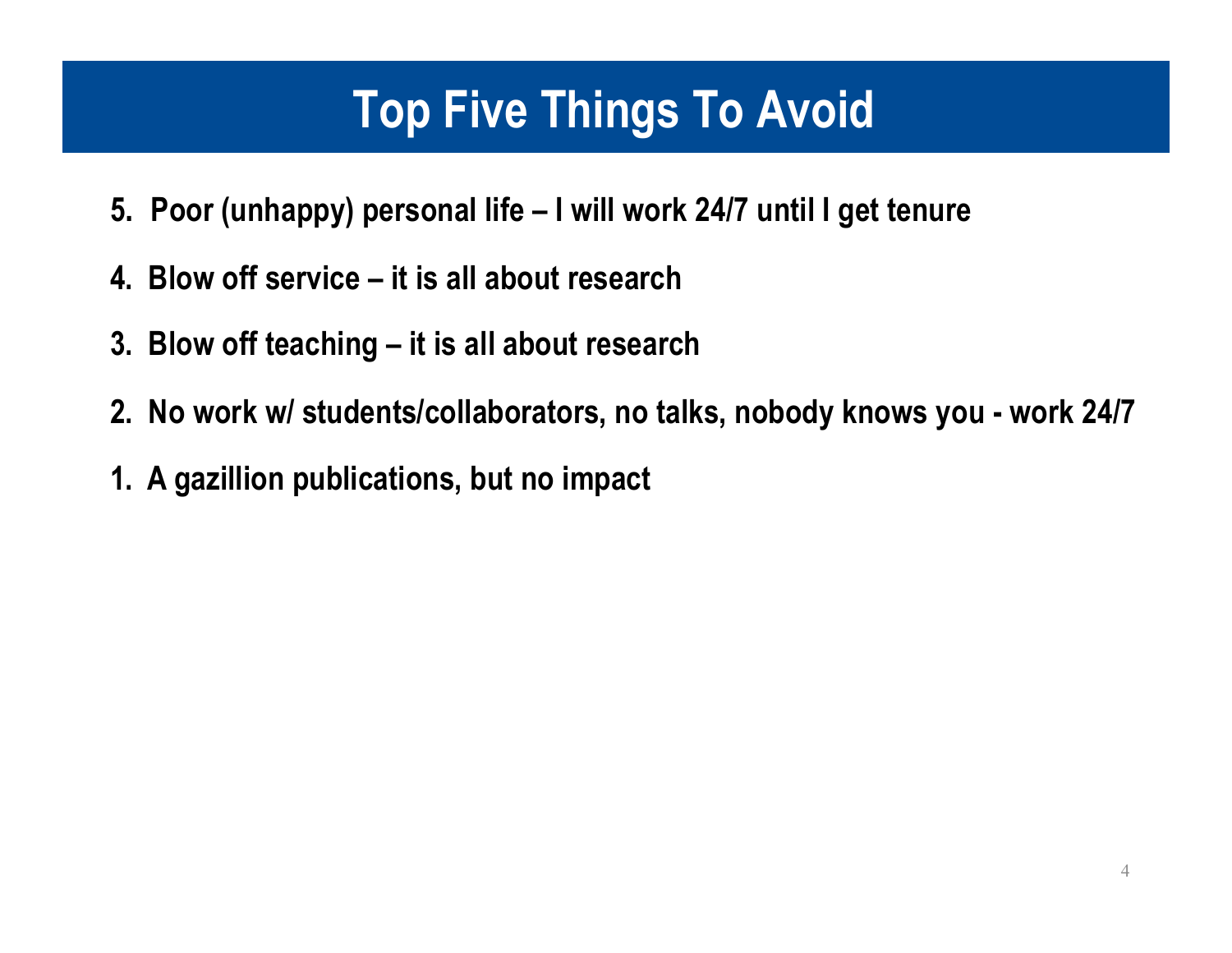### **Top Things to Consider**

**Most schools care most about what other successful people think of you Evaluation letters**

**Most people will write letters only if they already know you/your work**

**Research impact**

**Not just from your papers, but conversations, talks, students, … Personal impressions**

**Service on PCs, leadership, …**

**Most universities increasingly care about teaching**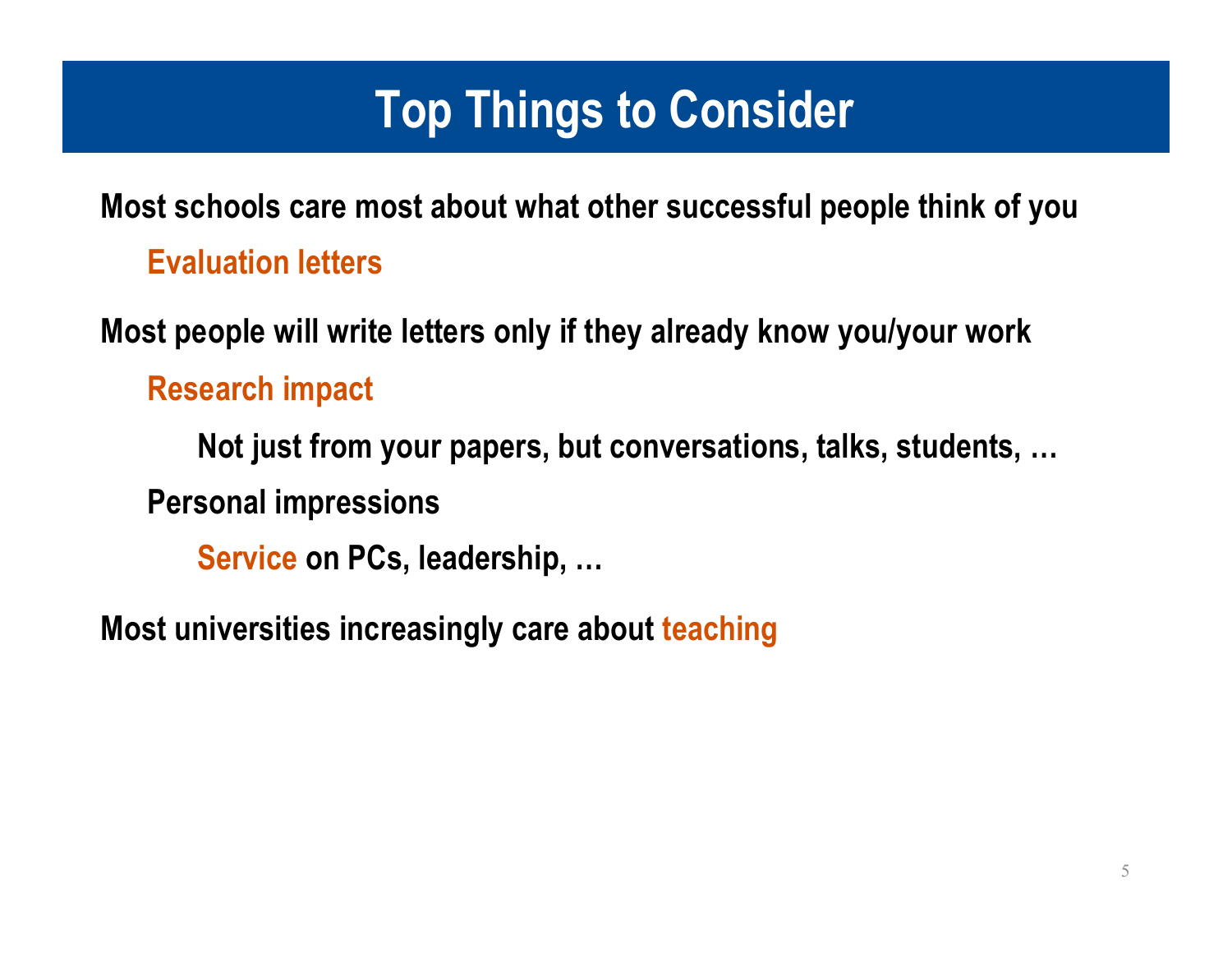# **A "Typical" Process**

- **Annual reviews**
- **3 (or 4) year review (review occurs at the end of 2nd or 3rd year)**
- **End of year 5 (or 6): prepare the tenure dossier (see exception on next slide)**
	- **You provide CV + Research, Teaching, Service statements**
- **Dept committee (all tenured profs) vote on whether to get letters**
- **After letters arrive, small committee or designated internal reviewer adds to the dossier their evaluations of research, teaching, service, promise for the future**
- **Early fall: Dept vote. Head/Chair adds his/her evaluation to the dossier.**
- **Dossier goes to college/school (there may be more information gathered here)**
- **On to campus committee, then provost (perhaps Board of Trustees …)**

6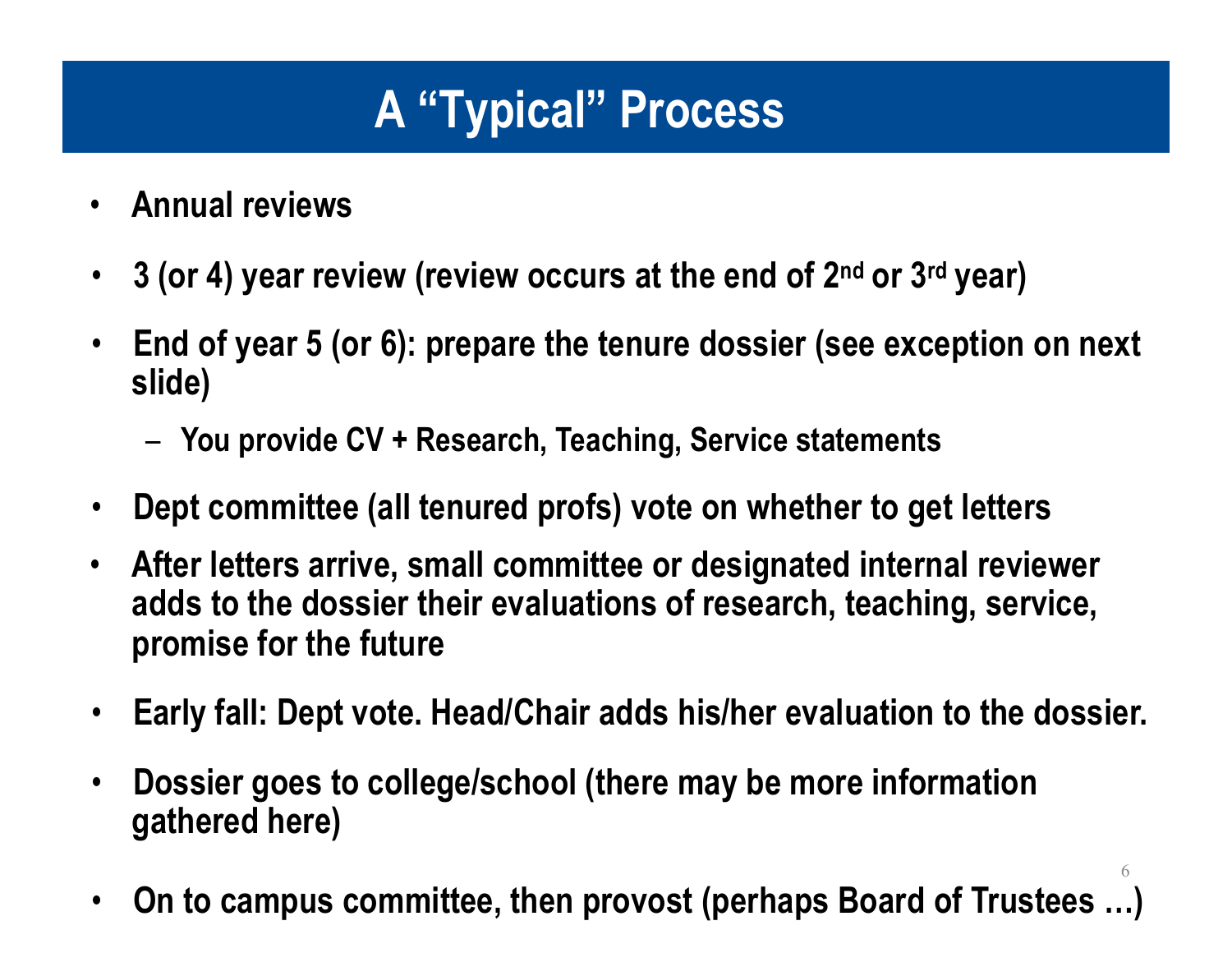### **Exceptions and Caveats**

- **Every school is slightly different, it is very important to understand how your department/college/university operates**
- **Most schools will roll back tenure clock for (each) childbirth (for either parent), extenuating circumstances (major illness in family)**
	- **Do use this if you have to**
	- **There is (should be) no stigma attached, for men or women**
	- **Your case should not be viewed different from a case without rollback**
	- **But you have to do this in advance**
	- **Once you go up for tenure, you only have that one shot**
- 7 • **In case you transfer to another university before tenure, the tenure clock usually gets reset to zero by default, but the department may support your going up for tenure "early" in that case (if it is a normal schedule relative to the start of your academic career)**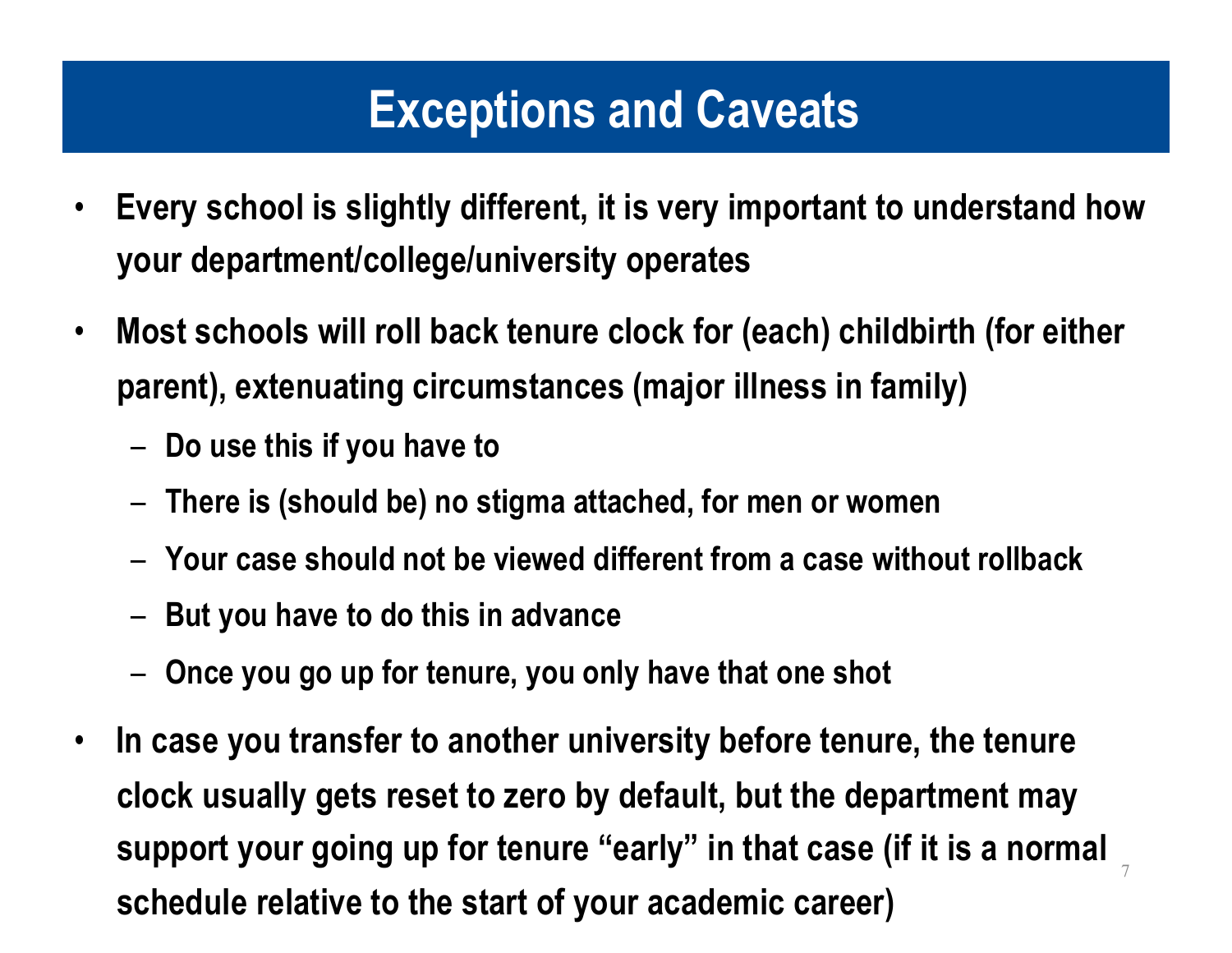## **Know the Local Rules (1 of 2)**

- **There will be a document covering most tenure policies read it**
- **There will be some unstated, cultural rules ensure you know them**
	- **How to find out?**
	- **What to look for?**
- **How to find out culture?**
	- **Dept head/chair is the best source, but may change over 6 years**
	- **Talk to many senior people, especially those on P&T**
	- **Find a mentor (many schools now assign official mentors)**
	- **May get (unintentional) bad advice from some people**
		- \* **Use your judgment: if it doesn't sound right, it probably isn't**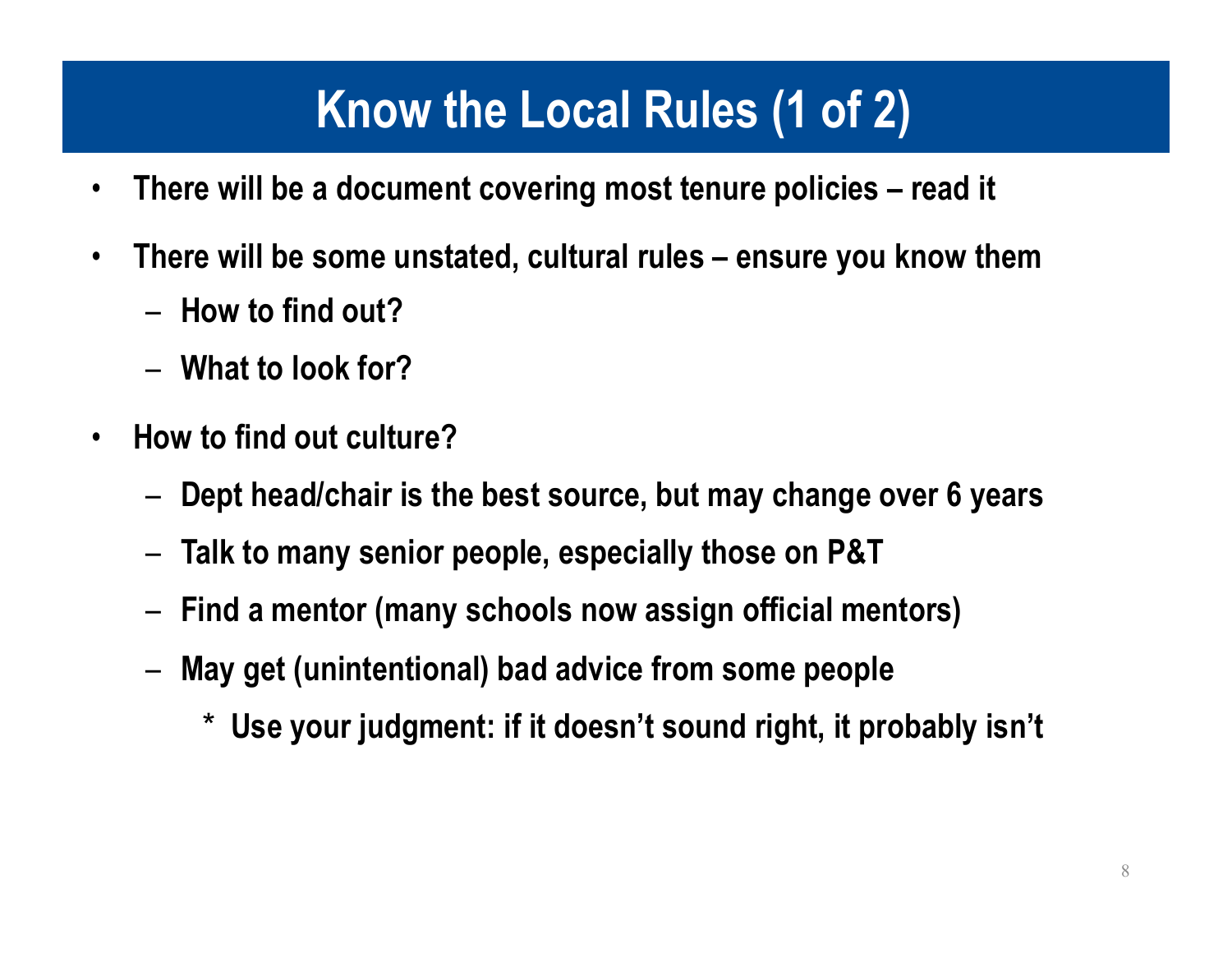### **Know the Local Rules (2 of 2)**

- **What to look for?**
	- **Who will evaluate you? Are there enough people in your area?**
	- **Evaluation of interdisciplinary work**
	- **Evaluation of collaborative work**
	- **Importance of internal and external service and what type of service**
	- **Teaching undergrads vs. grads, large vs. small classes**
	- **Awards; e.g., some universities expect CAREER awards**
	- **How much funding?**
	- **Importance of dept, college, campus, etc. levels**
	- **Journal vs. conference pubs (ECE depts)**
	- **Artifacts vs. papers (systems research)**
	- **Graduated MS/PhD students**
	- **Invited talks**   $\frac{8}{3}$ <br> $\frac{8}{3}$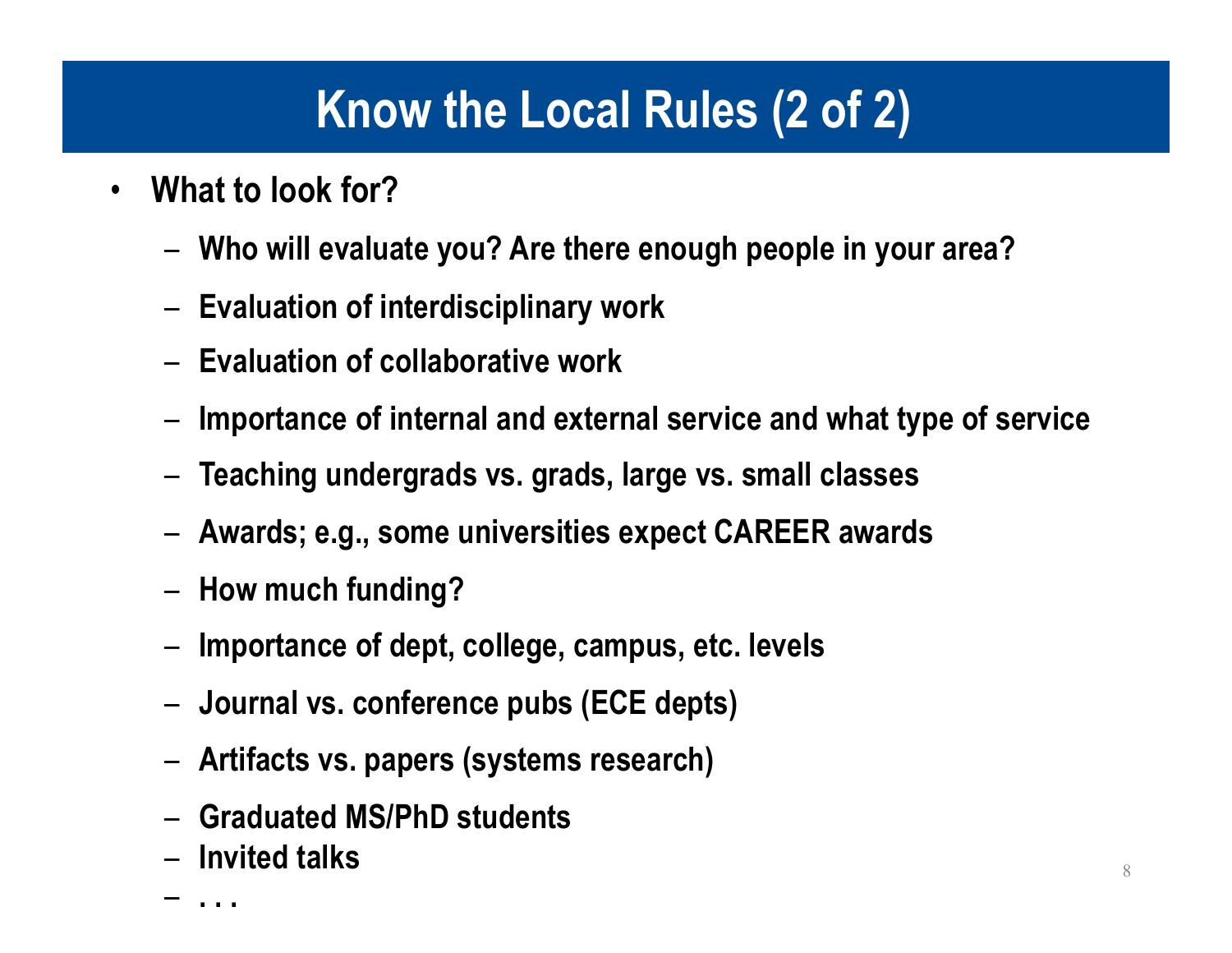### **Some Things to Do Along the Way**

**Keep your CV up to date and available**

**Keep track of all of your activities – its much easier to write it all down when it happens, and remove things you don't need**

**Make sure to keep an active and updated web page**

**Research impact is as much about communication as what you do**

**Invest early in teaching – you'll reap the rewards downstream** 

**Find local mentors and maintain good contact with them** 

**Don't solely focus on conference publications – include journal publications in your portfolio**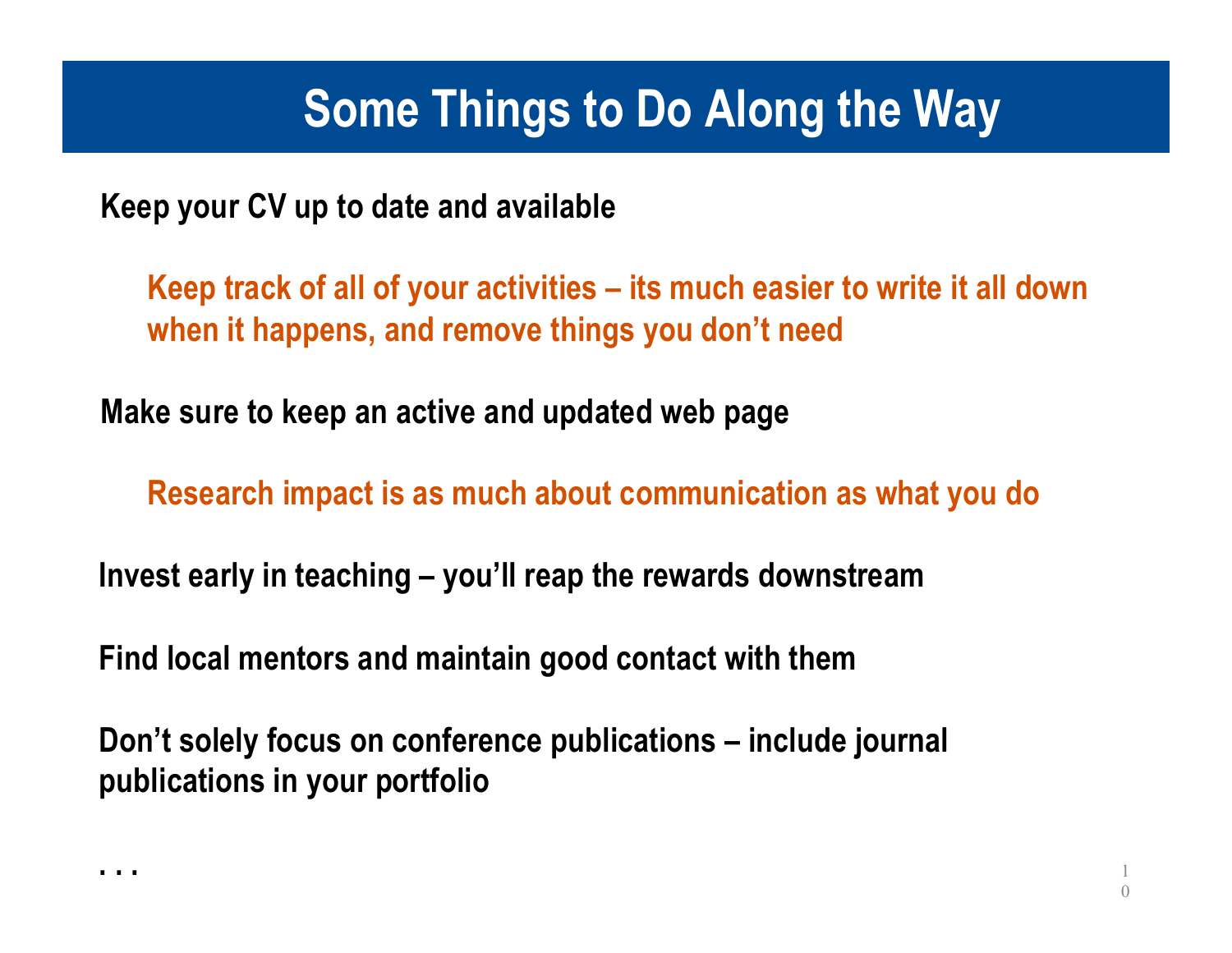#### **But the Basics are Really Quite Simple**

- **Is granting tenure to you in the best interest of the university?**
	- **Excellent research: impact, what do your letters say?**
	- **Excellent teaching: what do your student evaluations say?**
	- **Excellent service: what do your internal and external colleagues say?**
- **But very few people who get tenure are truly excellent at all three**
- **You can just be "good" at some of the above, but you usually cannot get away with being bad at any of the above**
- **Of course, what's bad, good, excellent varies based on institution**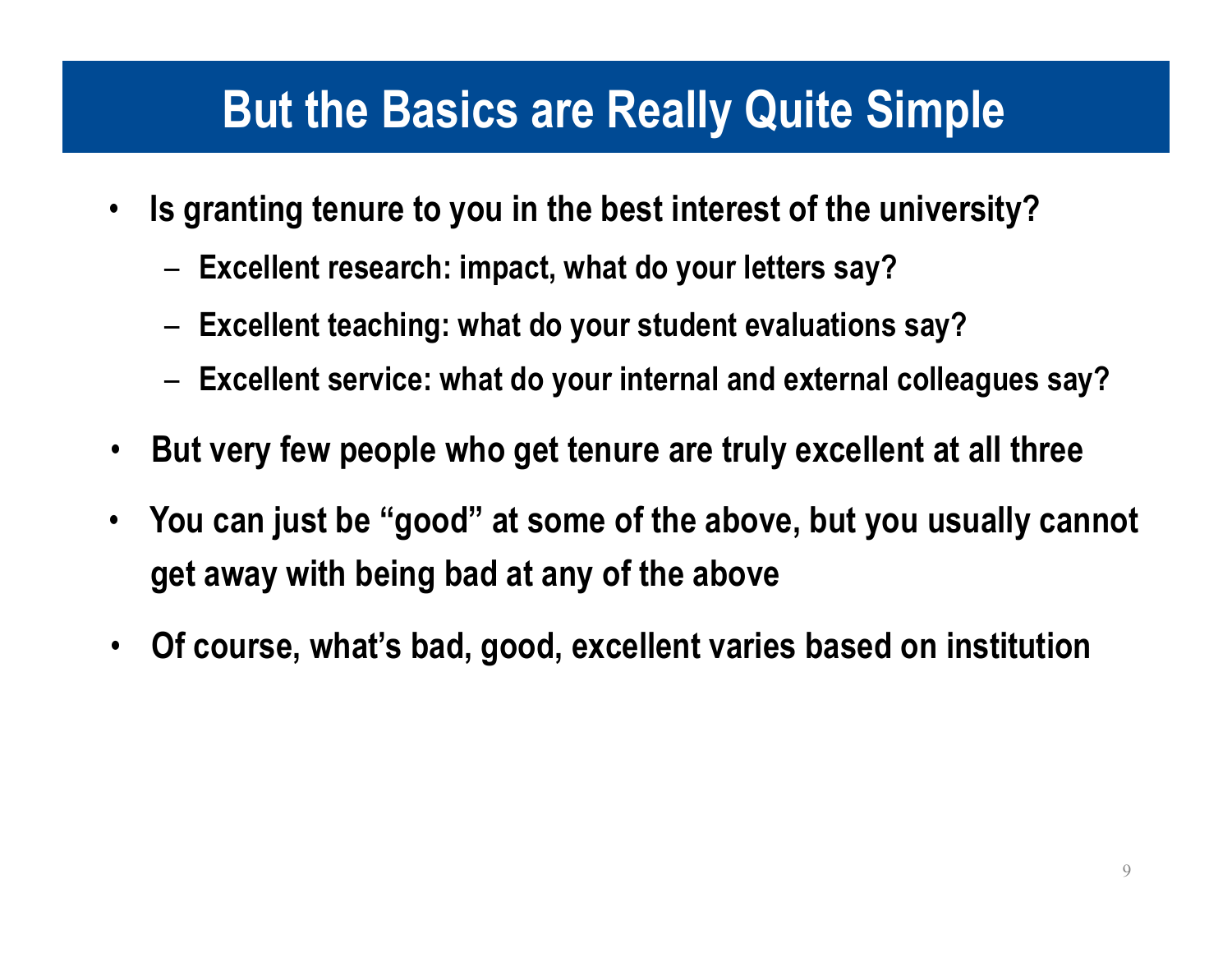### **So Let's Talk About Research**

- **Evidence of scholarly distinction and impact**
	- **Publications**
	- **Funding**
	- **Students**
	- **Artifacts**
	- **Influence on research/technical community in academia/industry**
	- **Letters**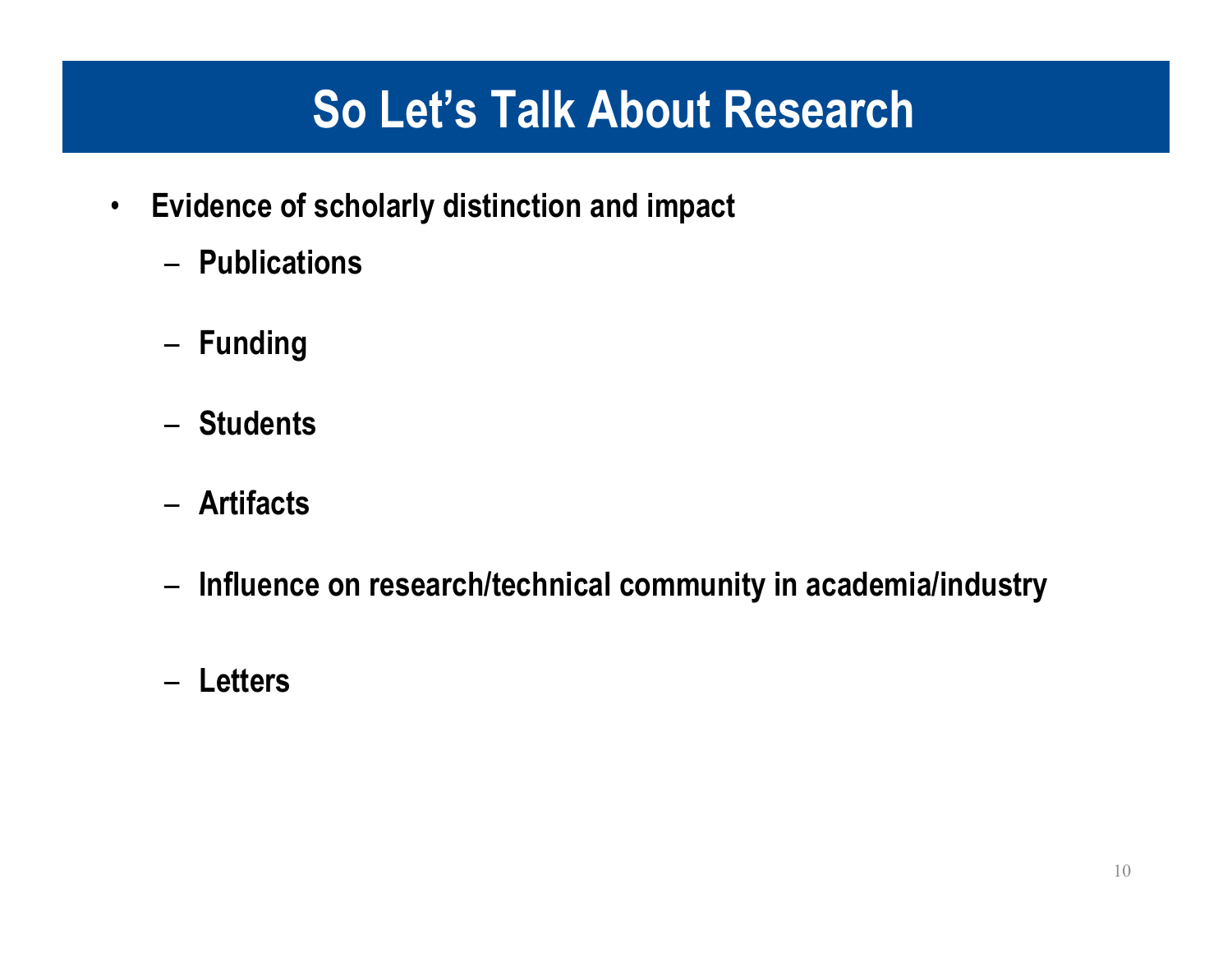# **Publications (1 of 2)**

- **Beware of getting sucked by "publish or perish"**
	- **Quantity almost never substitutes for quality**
- **Think hard about your research goals, have a coherent plan**
	- **Too many projects can spread you too thin to make an impact**
	- **Many people get tenure based on one project that had huge impact**
		- \* **Illustrated by citations, best paper awards, software downloads, "buzz," follow on work, …**
		- \* **Rarely by "how many papers"**
- **Collaborations are great, but stay away from PhD advisor, same senior colleague on all papers**
	- **Ensure you establish your identity as an independent researcher**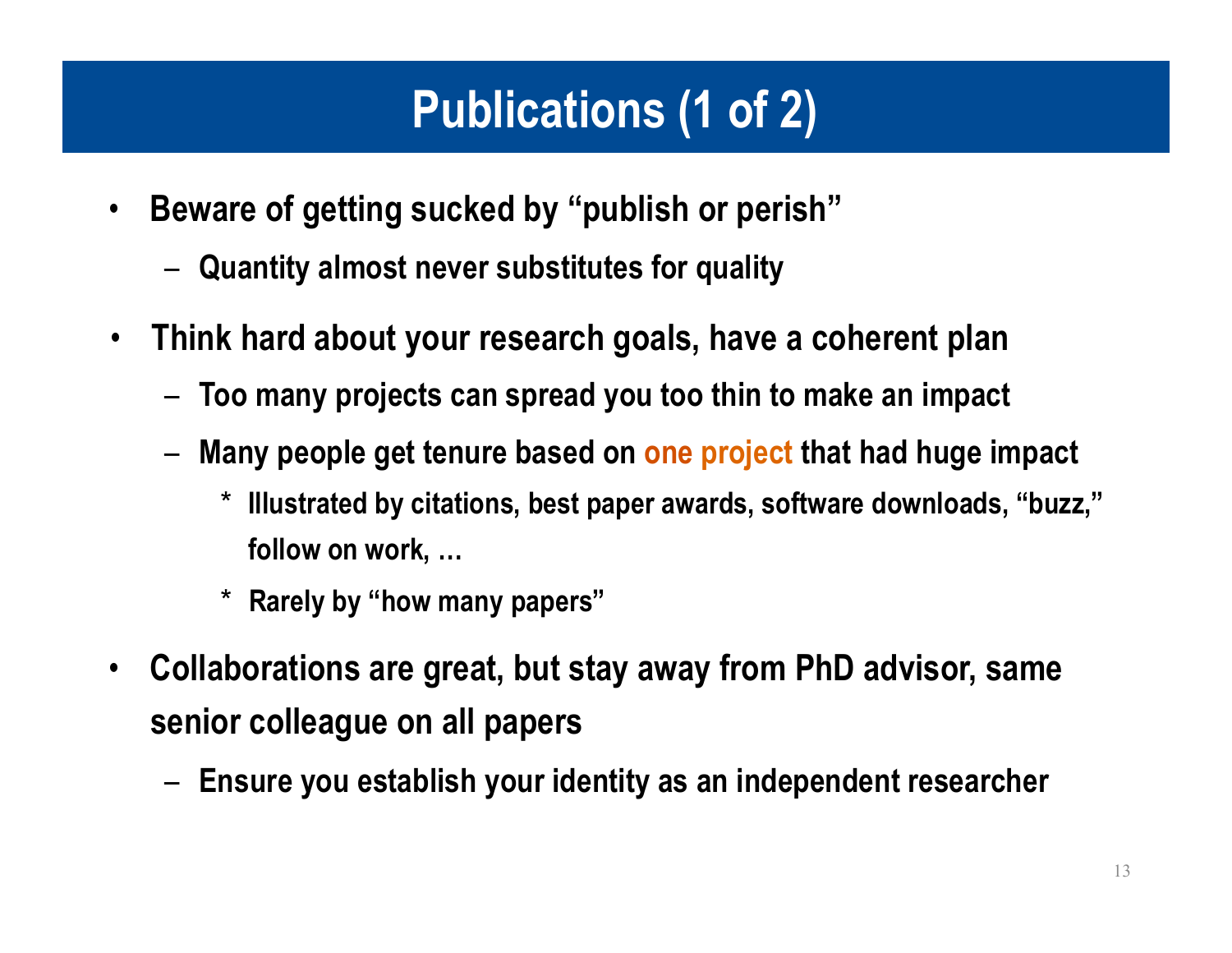# **Publications (2 of 2)**

- **Understand which journals, conferences, workshops are important in your area, ensure the dept, college buy in**
- **Serve on committees of these publications to understand the process (your advisor and colleagues may need to help get you on them initially)**
- **For journals, track special issues for faster turnaround**
- **"Position" papers in magazines (CACM), workshops can be a great way to generate buzz, get visibility**
- **Always give polished talks (and make sure your students do too)**
- **If you paper gets rejected, don't despair. Read the reviews, revise, and resubmit**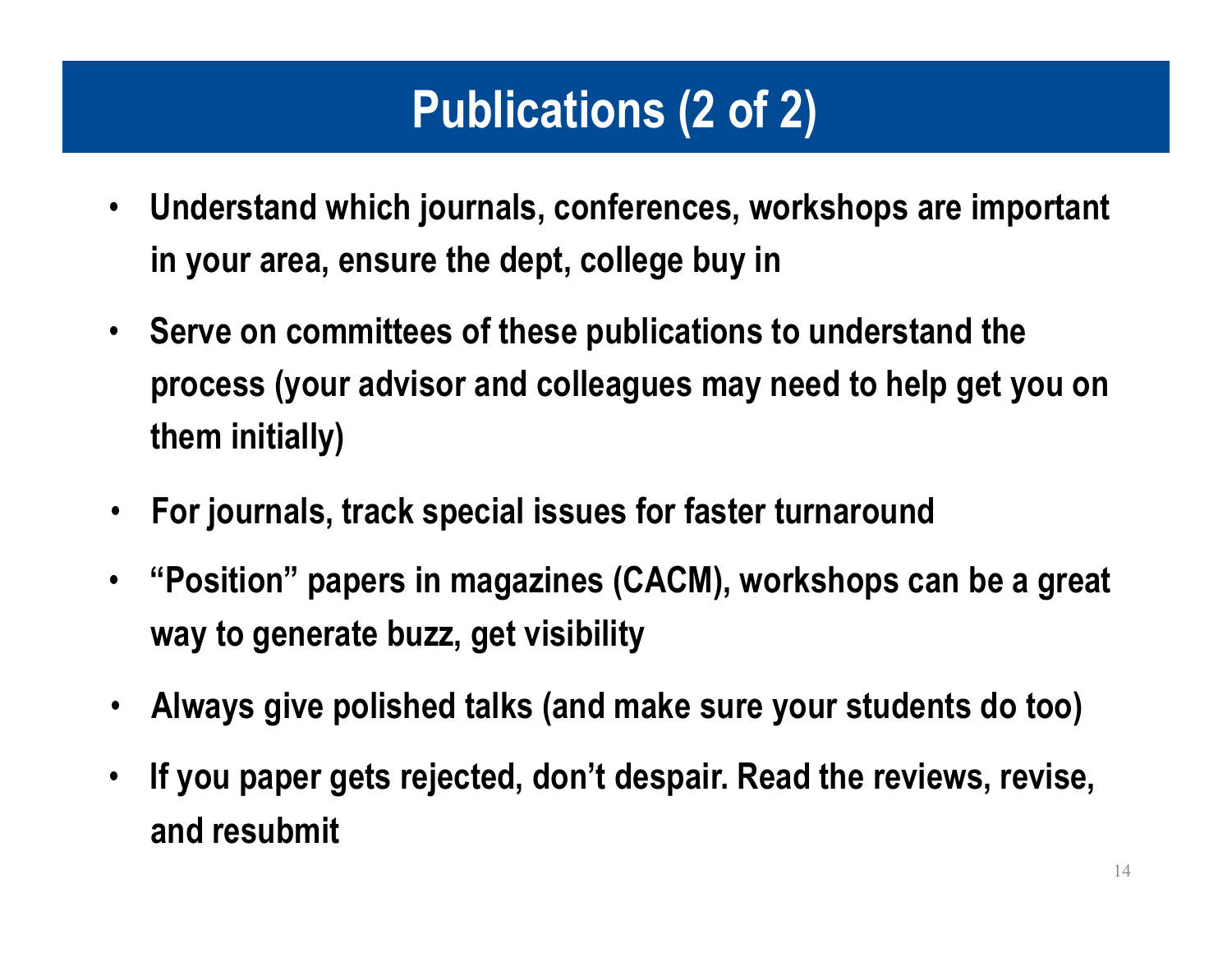# **Funding**

- **Funding is the means, not the end**
- **Not all funding is the same**
- **There is no "right" amount of funding**
	- **Some projects need more, some need less**
	- **Don't usually get tenure for funding per se**
	- **But need to show you can attract funding for your work, some as PI**
	- **A couple of NSF grants (including a CAREER award), an industry grant (for systems areas) are minimal at many places**
	- **More in other sessions**
- **Writing proposals is different than writing papers get help and feedback from colleagues early on!**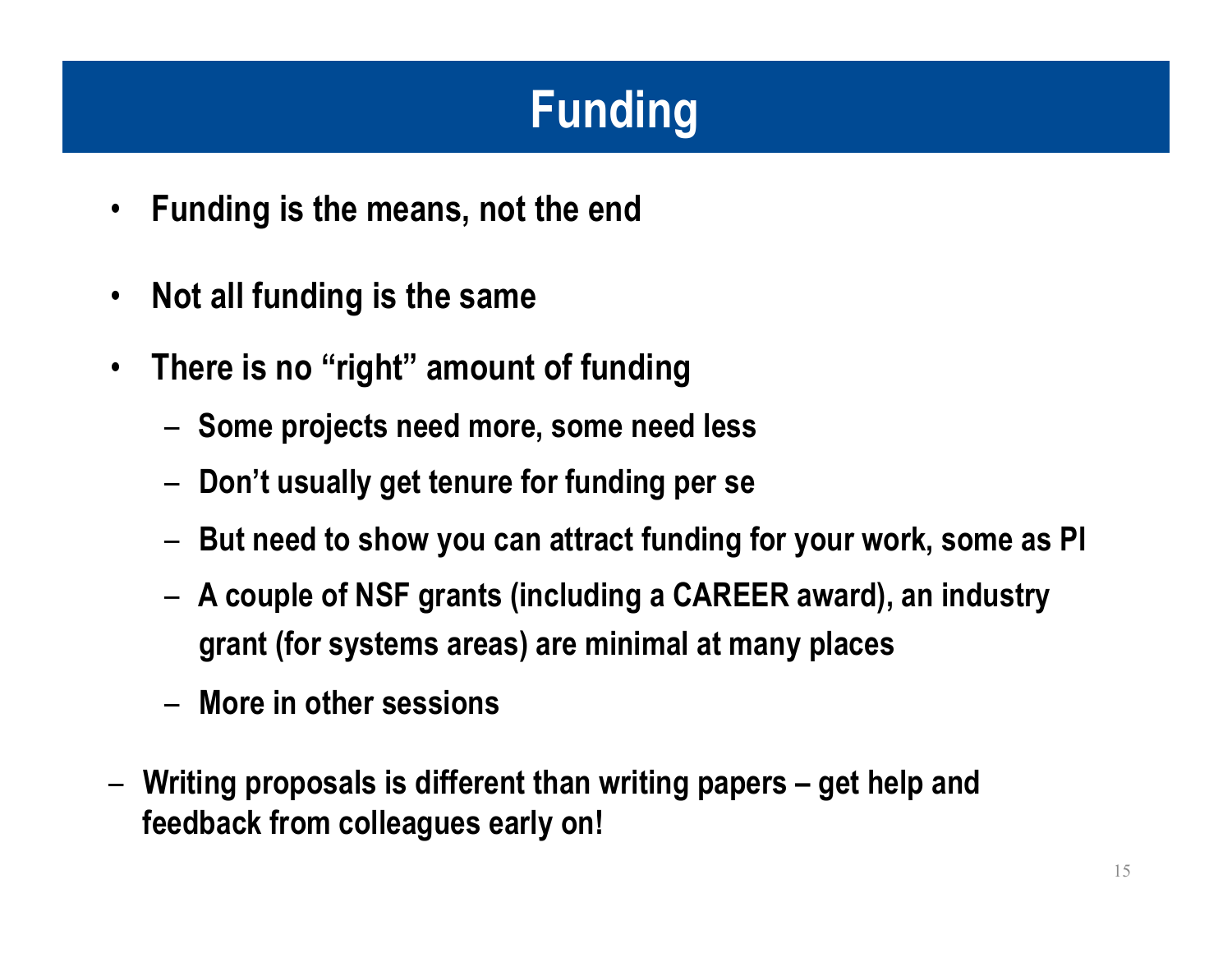# **Students**

- **Students multiply your impact**
	- **Good students can be exhilarating**
	- **Bad students can be draining (not just on funding)**
	- **Choose carefully, don't grow too quickly**
- **Advisor-advisee is a highly symbiotic relationship**
	- **Usually student's success is advisor's and vice versa**
	- **Every investment in your student is worth it (and your job!)**
- **Many schools require evidence of grad student advising – one or more PhD graduates and several in the pipeline**
	- **Postdoc mentoring can also help contribute to evidence of advising, but student mentoring is more important**
- **(Ref. morning session)**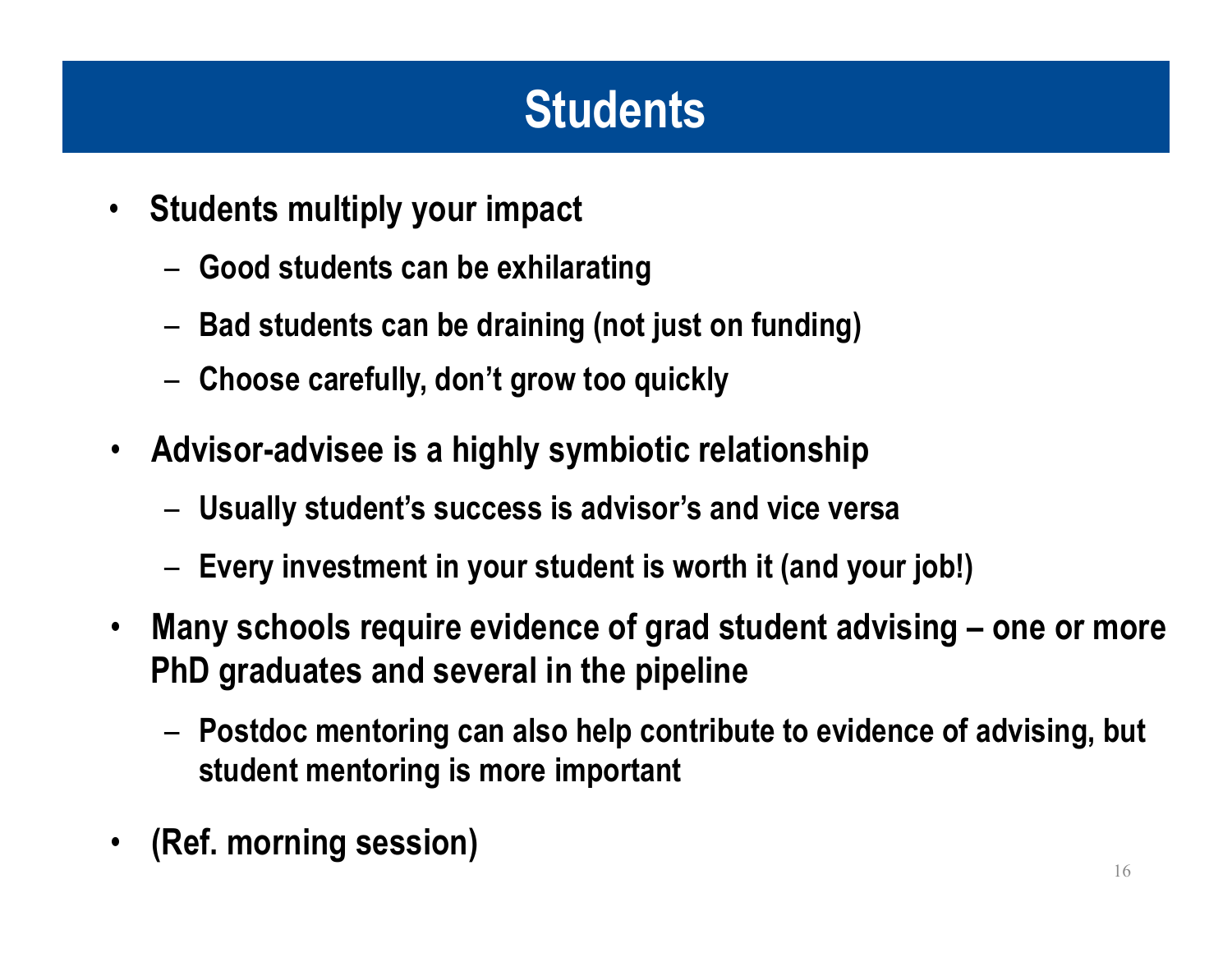#### **Letters and the Tenure Tour**

- **Typically 5-10 letters from senior researchers at peer institutions**
	- **Limited to reviewers who have an "arms length" distance from you (no coauthors, co-PIs, etc.)**
- **You may be able to suggest some of the names**
- **Check on your department's policy w.r.t. communications with letter writers that you suggest**
- **It's important to give talks once you have some results**
	- **Visit places with likely letter writers**
	- **Everybody understands the game --- indeed it makes it easier to write letters so definitely worth doing**
	- **Trend to overdo…**